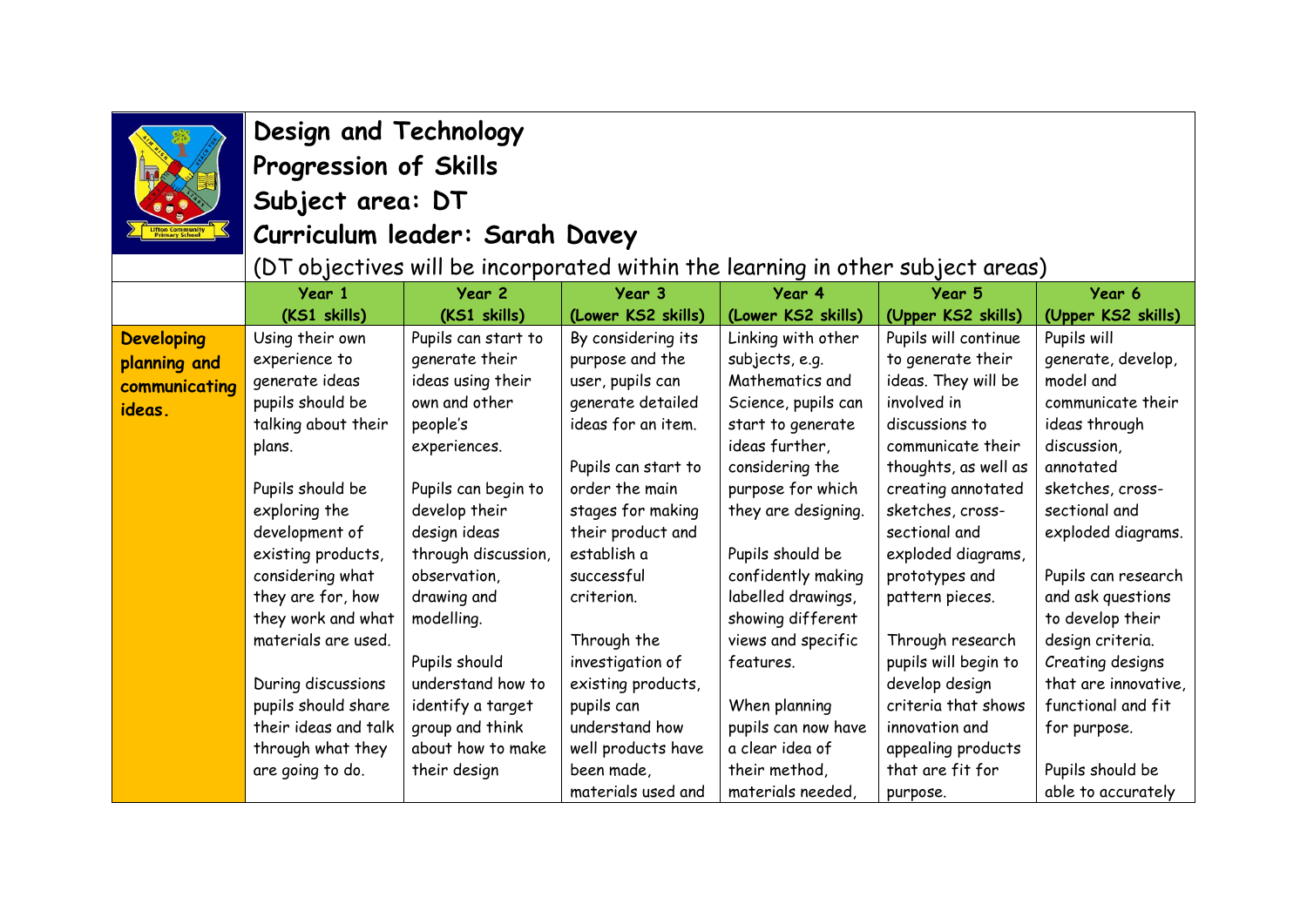| Working in a range  | following a design  | construction        | equipment and       | Pupils will now     | apply a range of    |
|---------------------|---------------------|---------------------|---------------------|---------------------|---------------------|
| of relevant         | criterion.          | techniques.         | techniques. If the  | apply a range of    | finishing           |
| contexts pupils can | Questioning the     |                     | first attempts fail | finishing           | techniques,         |
| begin to think      | purpose of what     | Pupils should learn | by identifying      | techniques,         | transferring skills |
| about a target      | they intend to      | about inventors,    | strengths and       | transferring skills | from Art and        |
| group of who they   | create.             | designers,          | weaknesses, pupils  | from art and        | Design.             |
| intend to design    |                     | engineers, chefs    | will learn how to   | design.             |                     |
| for and a design    | Pupils should       | and manufacturers.  | improve their ideas |                     | Pupils can continue |
| criterion.          | develop their ideas |                     | and products.       | Pupils will         | to link with        |
|                     | through talk and    | Pupils should learn |                     | experience drawing  | Mathematics and     |
| Through the         | their drawings      | the importance of   | When planning       | up a specification  | Science hen         |
| creation of         | which can now       | making drawings     | pupils should now   | for their design,   | drawing up a        |
| drawings and        | include labels.     | that are detailed   | consider the views  | linking it to       | specification for   |
| discussion pupils   | Making templates    | when designing.     | and advice of       | Mathematics and     | their design.       |
| can experience      | and mock-ups.       |                     | others, including   | Science.            |                     |
| making templates    |                     | When planning       | intended users to   |                     | Pupils should plan  |
| and mock-ups of     |                     | their choice of     | improve their work. | Pupils can now      | the order of their  |
| their ideas.        |                     | materials and       |                     | apply their         | work and choose     |
|                     |                     | components, pupils  | Further knowledge   | knowledge of other  | appropriate tools   |
|                     |                     | should now begin to | of other inventors, | inventors and their | and techniques.     |
|                     |                     | consider function   | designers,          | designs and         |                     |
|                     |                     | and the look of     | engineers, chefs    | products to inform  | Pupils can evaluate |
|                     |                     | their design. Also  | and manufacturers   | their choices when  | their products,     |
|                     |                     | start to            | can be explored.    | designing.          | looking at the      |
|                     |                     | understand          |                     |                     | strengths and       |
|                     |                     | whether products    | Pupils will expand  | With increased      | areas for           |
|                     |                     | and the materials   | their planning      | confidence pupils   | development and     |
|                     |                     | used can be         | details and discuss | can select          | be able to adapt    |
|                     |                     | recycled and        | their choices of    | appropriate         | their design if     |
|                     |                     | reused.             | materials and       | materials, tools    | their first attempt |
|                     |                     |                     | components and      | and techniques.     | fails.              |
|                     |                     |                     | further their       |                     |                     |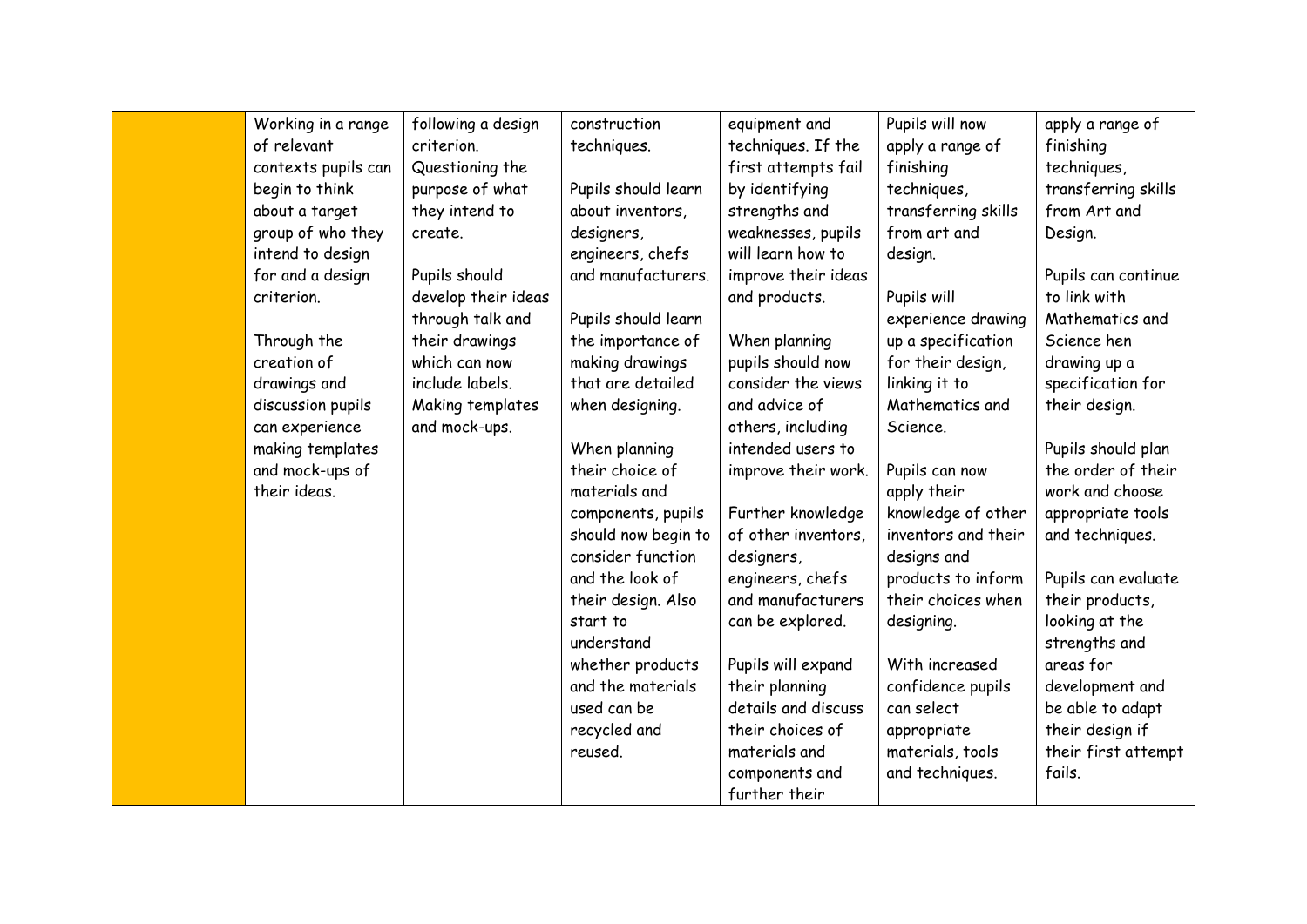|                     |                     |                      |                      | knowledge of<br>recycling and<br>reusing products<br>and materials. | Pupils will now<br>explore how much<br>products cost to<br>make, how<br>sustainable they<br>are, and the<br>impacts products<br>have beyond their<br>intended purpose. | Pupils should be<br>able to estimate<br>how much their<br>product will cost to<br>make and consider<br>its sustainability.<br>Pupils should<br>consider how<br>innovative their<br>product is and the<br>impact it will have<br>beyond it's<br>intended purpose. |
|---------------------|---------------------|----------------------|----------------------|---------------------------------------------------------------------|------------------------------------------------------------------------------------------------------------------------------------------------------------------------|------------------------------------------------------------------------------------------------------------------------------------------------------------------------------------------------------------------------------------------------------------------|
|                     | Year 1              | Year 2               | Year 3               | Year 4                                                              | Year 5                                                                                                                                                                 | Year 6                                                                                                                                                                                                                                                           |
|                     | (KS1 skills)        | (KS1 skills)         | (Lower KS2 skills)   | (Lower KS2 skills)                                                  | (Upper KS2 skills)                                                                                                                                                     | (Upper KS2 skills)                                                                                                                                                                                                                                               |
| <b>Working with</b> | Pupils should       | Pupils should begin  | Pupils can select    | Pupils can select a                                                 | Pupils will now use                                                                                                                                                    | Pupils will                                                                                                                                                                                                                                                      |
| tools               | experience using a  | to select tools and  | from a wider range   | wider range of                                                      | their knowledge                                                                                                                                                        | confidently select                                                                                                                                                                                                                                               |
| equipment,          | range tools and     | materials, using     | of tools and         | tools and                                                           | and experience to                                                                                                                                                      | appropriate tools,                                                                                                                                                                                                                                               |
| materials and       | techniques and      | the correct          | techniques when      | techniques for                                                      | select appropriate                                                                                                                                                     | materials,                                                                                                                                                                                                                                                       |
| components          | select from a       | vocabulary to name   | making their         | making their                                                        | materials, tools                                                                                                                                                       | components and                                                                                                                                                                                                                                                   |
| to make             | range of materials  | and describe them.   | product. They can    | products safely.                                                    | and techniques.                                                                                                                                                        | techniques and use                                                                                                                                                                                                                                               |
|                     | to make their       |                      | consider             |                                                                     |                                                                                                                                                                        | them.                                                                                                                                                                                                                                                            |
| quality             | designs.            | Further              | construction         | Pupils can use their                                                | Pupils can select                                                                                                                                                      |                                                                                                                                                                                                                                                                  |
| products            |                     | explorations of      | materials, textiles, | knowledge and                                                       | from and use a                                                                                                                                                         | Pupils can use tools                                                                                                                                                                                                                                             |
|                     | Through building    | building structures  | food ingredients     | skills to measure,                                                  | wider range of                                                                                                                                                         | safely and                                                                                                                                                                                                                                                       |
|                     | structures pupils   | will allow pupils to | mechanical           | mark out cut and                                                    | materials and                                                                                                                                                          | accurately.                                                                                                                                                                                                                                                      |
|                     | can explore and     | apply their          | components and       | shape a range of                                                    | components                                                                                                                                                             |                                                                                                                                                                                                                                                                  |
|                     | apply their         | technical            | electrical           | materials using                                                     | including                                                                                                                                                              | Pupils can assemble                                                                                                                                                                                                                                              |
|                     | knowledge, thinking | knowledge to make    | components.          | appropriate tools,                                                  | construction                                                                                                                                                           | components to                                                                                                                                                                                                                                                    |
|                     | about how to make   | models stronger,     |                      | equipment and                                                       | materials, textiles                                                                                                                                                    | make working                                                                                                                                                                                                                                                     |
|                     | their models        |                      |                      | techniques.                                                         | and ingredients                                                                                                                                                        | models.                                                                                                                                                                                                                                                          |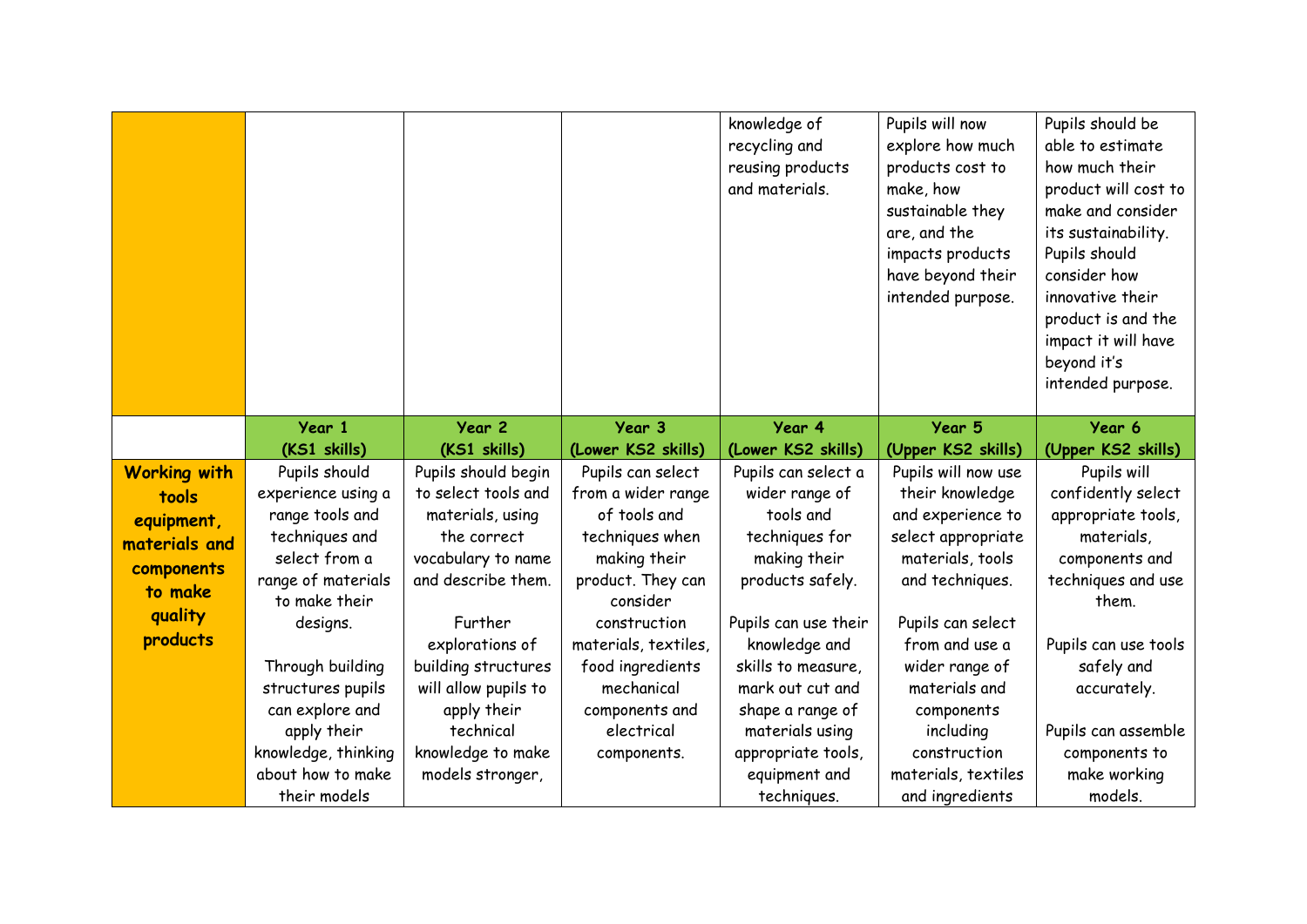| stronger, stiffer   | stiffer and more     | During discussions, | Pupils can now join  | according to their    | Pupils can be       |
|---------------------|----------------------|---------------------|----------------------|-----------------------|---------------------|
| and more stable.    | stable.              | pupils can explain  | and combine          | functional            | confident in making |
|                     |                      | their choices of    | materials            | properties and        | a quality product.  |
| Projects involving  | Pupils should        | tools and           | accurately in        | aesthetic qualities.  |                     |
| the use of levers,  | measure, cut and     | equipment in        | temporary and        |                       | Pupils will work    |
| sliders, wheels and | score with some      | relation to the     | permanent ways.      | Pupils will now       | confidently with    |
| axles, will allow   | accuracy and be      | skills and          |                      | explore and begin     | textiles being able |
| pupils to explore   | aware of how to      | techniques they     | Pupils can apply     | to understand how     | to pin, sew and     |
| and use             | use safely and       | will be using.      | their technical      | mechanical systems    | stitch materials to |
| mechanisms in       | appropriately.       |                     | knowledge and use    | such as cams,         | create a product.   |
| their work.         |                      | Pupils can start to | mechanical systems   | pulleys or gears      |                     |
|                     | Pupils will start to | explore and learn   | to create            | create movement.      | Pupils will now be  |
| When making         | assemble, join and   | about mechanical    | movement in their    |                       | able to make        |
| products, pupils    | combine materials    | and electrical      | products.            |                       | modifications as    |
| can measure, cut    | in order to make     | systems.            |                      | Pupils can apply      | they progress.      |
| out and shape a     | their designed       | Through these       | Pupils will begin to | their knowledge to    |                     |
| range of materials, | product.             | explorations pupils | understand how       | use more complex      | Pupils can          |
| using scissors and  |                      | can start to        | more complex         | electrical circuits   | construct products  |
| hole punchers       | Pupils can           | understand that     | electrical circuits  | and components to     | using permanent     |
| safely.             | experience how to    | mechanical systems  | and components       | create functional     | joining techniques. |
|                     | cut, shape and join  | such as levers or   | can be used to       | products. As well     |                     |
|                     | fabric using basic   | pneumatic systems   | create functional    | as furthering their   | Pupils can          |
| Pupils should begin | sewing techniques.   | create movement.    | products.            | experience of using   | understand how      |
| to assemble, join   | to make a simple     |                     |                      | computer              | mechanical systems  |
| and combine         | product.             | When exploring      | Pupils will learn    | programmes to         | such as cams,       |
| materials and       |                      | electrical systems  | how to program a     | monitor changes in    | pulleys or gears    |
| components          | When finishing       | pupils can learn    | computer to          | the environment       | create movement.    |
| together using a    | products pupils      | that electrical     | monitor changes in   | and control their     |                     |
| variety of          | should start to      | circuits and        | the environment      | products.             | Pupils can continue |
| temporary           | choose and use       | components can be   | and control their    |                       | to apply their      |
| methods, e.g. glues | appropriate          | used to create      | products.            | Pupils will use their | knowledge to use    |
| and masking tape.   | finishing            |                     |                      | understanding of      | more complex        |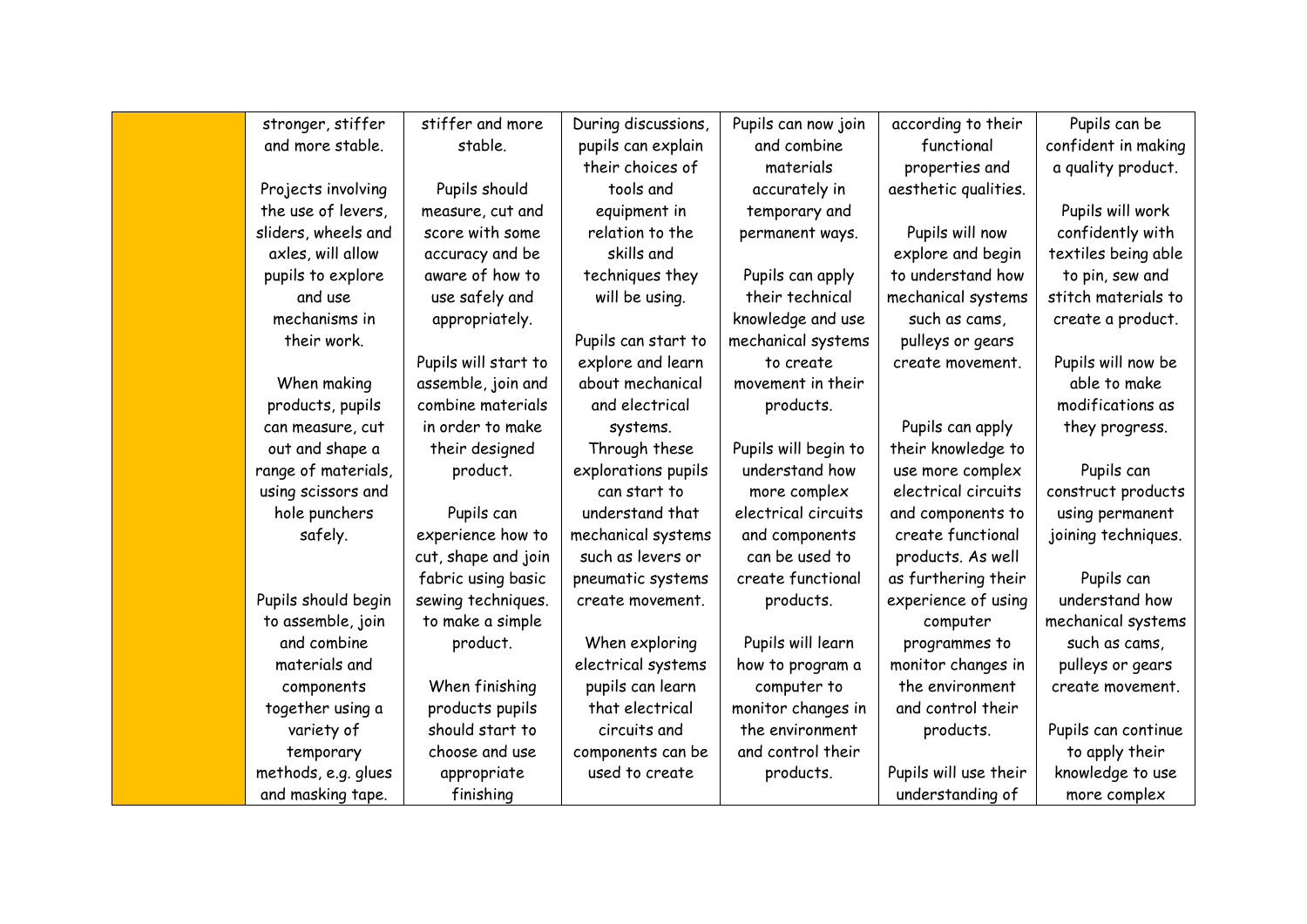| Pupils can consider | techniques based    | functional          | Pupils will explore | mechanical and      | electrical circuits |
|---------------------|---------------------|---------------------|---------------------|---------------------|---------------------|
| improving the       | on their own ideas. | products.           | how to reinforce    | electrical systems  | and components to   |
| appearance of       |                     |                     | and strengthen a    | when creating       | create functional   |
| their products      |                     | With increased      | 3D framework.       | products.           | products. As well   |
| using simple        |                     | accuracy, pupils    |                     |                     | as furthering their |
| finishing           |                     | can measure, mark   | Pupils can work     | Pupils will         | experience of using |
| techniques.         |                     | out, cut score and  | with fabric and     | demonstrate their   | computer            |
|                     |                     | assemble            | demonstrate how     | range of skills in  | programmes to       |
|                     |                     | components.         | to measure, tape or | using different     | monitor changes in  |
|                     |                     |                     | pin, cut and join   | tools safely and    | the environment     |
|                     |                     | When working with   | with greater        | accurately and with | and control their   |
|                     |                     | fabric, pupils can  | accuracy. They can  | growing             | products.           |
|                     |                     | start to measure,   | now sew using a     | confidence. This    |                     |
|                     |                     | tape, pin, cut and  | range of different  | will ensure a good  | Pupils know how to  |
|                     |                     | join with some      | stitches, exploring | quality finish to   | reinforce and       |
|                     |                     | accuracy.           | weaving and         | their product.      | strengthen a 3D     |
|                     |                     |                     | knitting.           |                     | framework.          |
|                     |                     |                     |                     | When working with   |                     |
|                     |                     | As pupils make      | Pupils will now     | ingredients pupils  | Pupils now          |
|                     |                     | progress with their | begin to use        | will weigh and      | understand that     |
|                     |                     | products, they can  | finishing           | measure accurately  | mechanical and      |
|                     |                     | begin to make       | techniques to       | time, dry           | electrical systems  |
|                     |                     | changes and adapt   | strengthen and      | ingredients and     | have an input,      |
|                     |                     | their ideas to      | improve the         | liquids.            | process and output. |
|                     |                     | improve their work. | appearance of       |                     |                     |
|                     |                     |                     | their product using | Pupils will use     | Pupils will         |
|                     |                     |                     | a range of          | finishing           | confidently use     |
|                     |                     |                     | equipment including | techniques to       | finishing           |
|                     |                     |                     | ICT.                | strengthen and      | techniques to       |
|                     |                     |                     |                     | improve the         | strengthen and      |
|                     |                     |                     |                     | appearance of       | improve the         |
|                     |                     |                     |                     | their product using | appearance of       |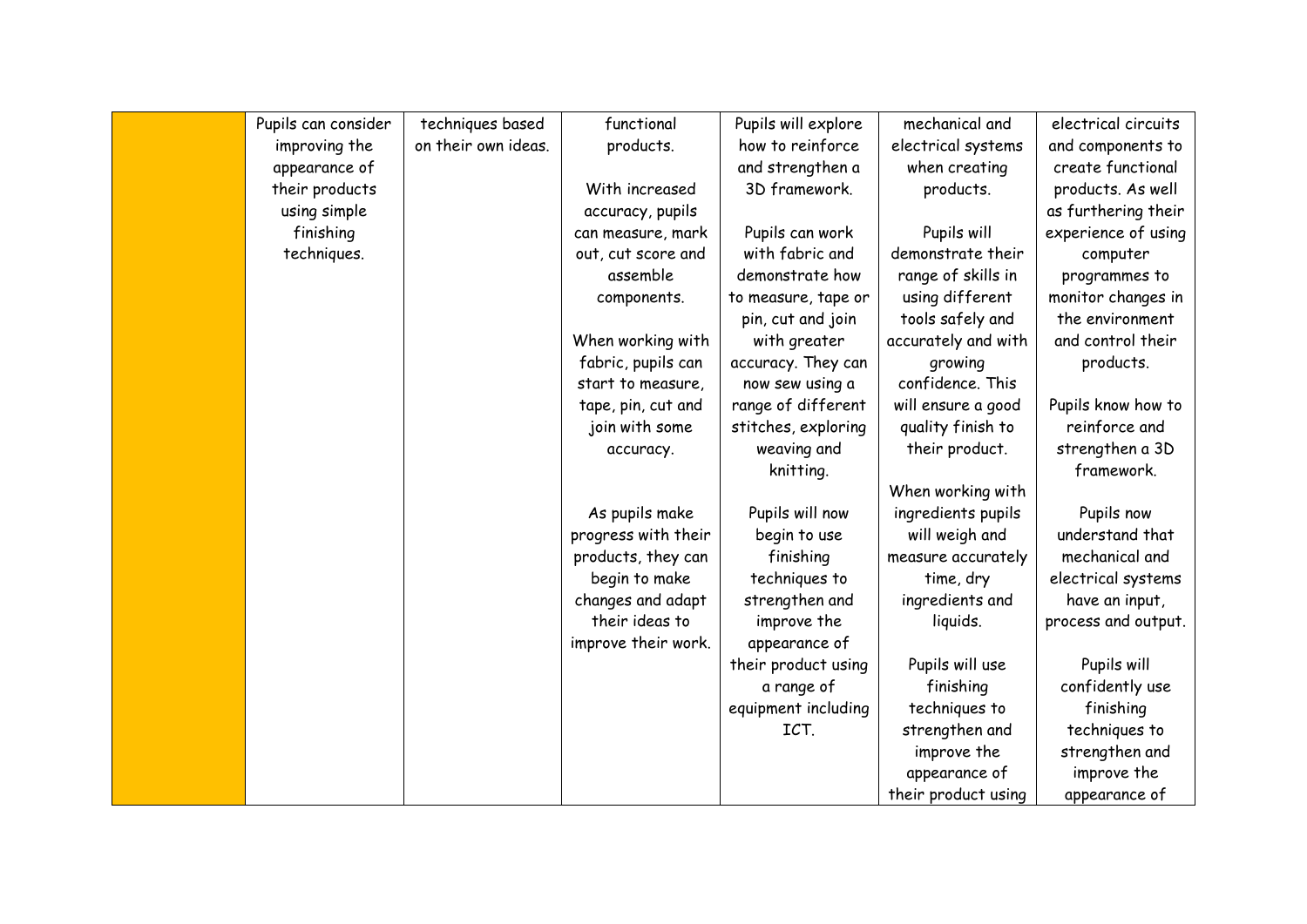|                   |                                     |                                         |                                           |                                         | a range of<br>equipment including<br>ICT. | their product using<br>a range of<br>equipment including |
|-------------------|-------------------------------------|-----------------------------------------|-------------------------------------------|-----------------------------------------|-------------------------------------------|----------------------------------------------------------|
|                   |                                     |                                         |                                           |                                         |                                           | ICT.                                                     |
|                   | Year 1                              | Year 2                                  | Year 3                                    | Year 4                                  | Year 5                                    | Year 6                                                   |
|                   | (KS1 skills)                        | (KS1 skills)                            | (Lower KS2 skills)                        | (Lower KS2 skills)                      | (Upper KS2 skills)                        | (Upper KS2 skills)                                       |
| <b>Evaluating</b> | Through discussion                  | Pupils can evaluate                     | Pupils can now                            | Pupils can now                          | Pupils should start                       | Pupils can evaluate                                      |
| processes and     | and the sharing of                  | their work against                      | start to evaluate                         | evaluate their                          | to evaluate their                         | their products,                                          |
| products          | work, pupils can                    | their design                            | their product                             | products carrying                       | product against                           | identifying                                              |
|                   | start to evaluate                   | criteria.                               | against their                             | out appropriate                         | the original design                       | strengths and                                            |
|                   | their products,                     |                                         | original design                           | tests to see how                        | specification.                            | areas for                                                |
|                   | thinking about how                  | Pupils can                              | criteria, talking                         | well they function.                     | Carrying out tests                        | development                                              |
|                   | well they work in                   | experience looking                      | about how well                            |                                         | to see the results.                       | carrying out                                             |
|                   | relation to the                     | at a range of                           | their finished                            | Pupils should now                       |                                           | appropriate tests.                                       |
|                   | design criteria.                    | existing products                       | product meets it's                        | evaluate their work                     | Pupils can evaluate                       |                                                          |
|                   |                                     | and explain their                       | intended purpose.                         | both during and at                      | their work both                           | Pupils can evaluate                                      |
|                   | When looking at                     | likes and dislikes.                     |                                           | the end of the                          | during and at the                         | their work both                                          |
|                   | existing products                   |                                         | Pupils should start<br>to disassemble and | process.                                | end of the process.                       | during and at the                                        |
|                   | pupils can talk                     | Pupils will develop<br>their evaluation | evaluate familiar                         |                                         |                                           | end of the process.                                      |
|                   | about what they<br>like and dislike | skills as they                          | products and                              | Pupils should be<br>able to disassemble | Pupils can now seek<br>the evaluation of  | Pupils can now                                           |
|                   | about those                         | develop their own                       | consider the views                        | and evaluate                            | others when                               | record their                                             |
|                   | products.                           | products,                               | of others to                              | familiar products                       | evaluating their                          | evaluations using                                        |
|                   |                                     | identifying the                         | improve them.                             | and consider the                        | own work.                                 | drawings with                                            |
|                   | Pupils can begin to                 | strengths and                           |                                           | views of others to                      |                                           | detailed labels.                                         |
|                   | evaluate their own                  | possible changes                        | Pupils should                             | improve them.                           | Pupils should be                          |                                                          |
|                   | products as they                    | they might like to                      | consider how the                          |                                         | able to explain how                       | Pupils should                                            |
|                   | progress. With                      | make.                                   | key designs of                            | Pupils should                           | the key designs of                        | evaluate against                                         |
|                   | teacher input,                      |                                         | individuals in                            | consider how the                        | individuals in                            | their original                                           |
|                   | strengths can be                    | With confidence                         | design and                                | key designs of                          | design and                                | design criteria and                                      |
|                   | identified, and any                 | pupils can talk                         | technology have                           | individuals in                          | technology have                           | suggest ways that                                        |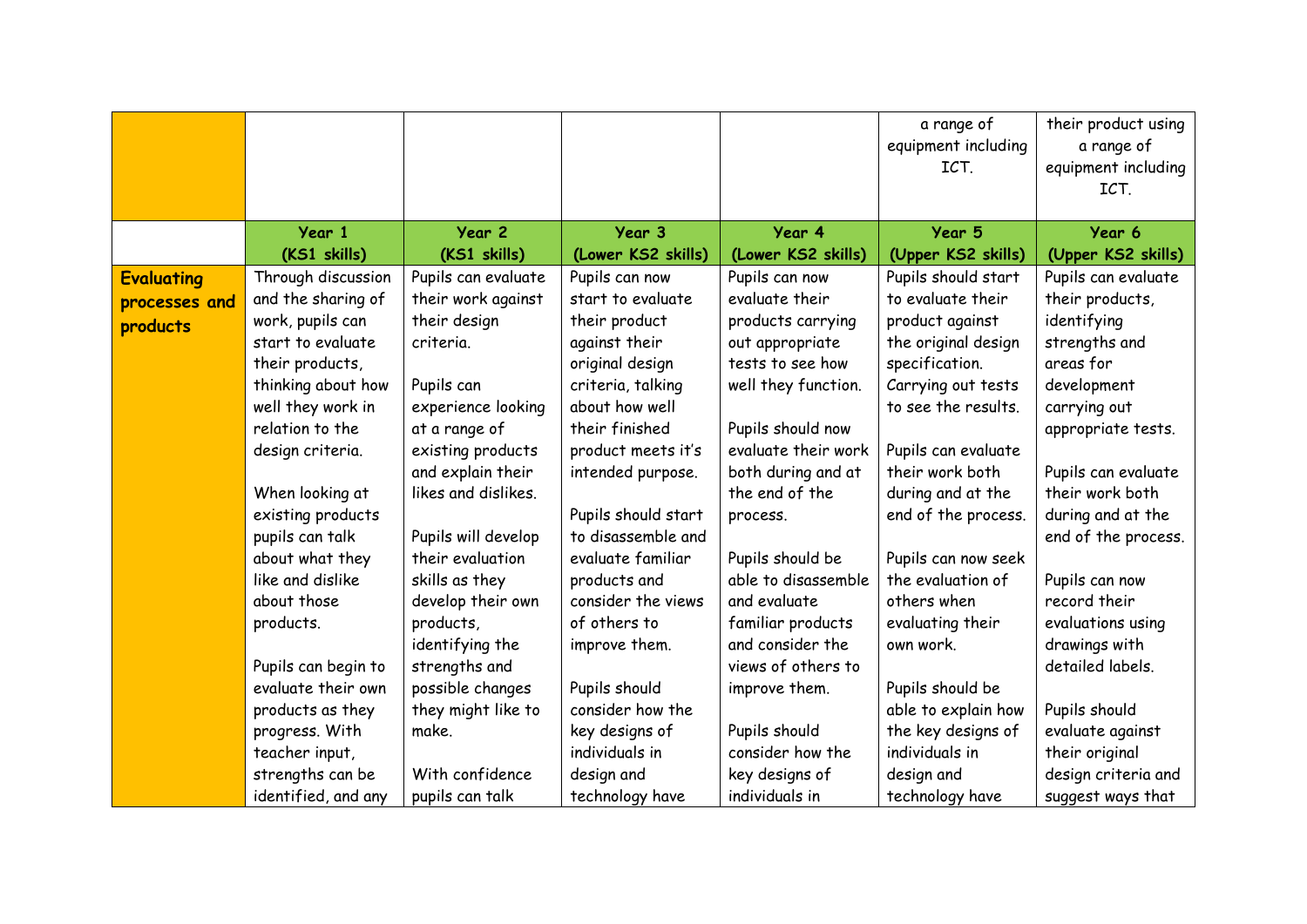|                  | possible changes<br>needed. | about their ideas<br>and say what they<br>like and dislike<br>about them. | helped shape the<br>world. | design and<br>technology have<br>helped shape the<br>world. | helped shape the<br>world. | their product can<br>be improved.<br>Pupils should be<br>able to explain how<br>the key designs of<br>individuals in<br>design and<br>technology have<br>helped shape the<br>world. |
|------------------|-----------------------------|---------------------------------------------------------------------------|----------------------------|-------------------------------------------------------------|----------------------------|-------------------------------------------------------------------------------------------------------------------------------------------------------------------------------------|
|                  | Year 1                      | Year <sub>2</sub>                                                         | Year 3                     | Year 4                                                      | Year 5                     | Year 6                                                                                                                                                                              |
|                  | (KS1 skills)                | (KS1 skills                                                               | (Lower KS2 skills)         | (Lower KS2 skills)                                          | (Upper KS2 skills)         | (Upper KS2 skills)                                                                                                                                                                  |
| <b>Food and</b>  | Pupils should learn         | Pupils should                                                             | Pupils should start        | Pupils understand                                           | Pupils understand          | Pupils know and can                                                                                                                                                                 |
| <b>Nutrition</b> | about and                   | understand that all                                                       | to understand              | which food is                                               | which food is              | talk about which                                                                                                                                                                    |
|                  | understand that             | food comes from                                                           | which food is              | grown, which is                                             | grown, which is            | food is grown,                                                                                                                                                                      |
|                  | our food comes              | plants and animals.                                                       | grown, which is            | reared, and which                                           | reared, and which          | which is reared,                                                                                                                                                                    |
|                  | from plants or              | That food is                                                              | reared, and which          | is caught, knowing                                          | is caught, knowing         | and which is                                                                                                                                                                        |
|                  | animals.                    | farmed, grown and                                                         | is caught, knowing         | that this can be                                            | that this can be           | caught, knowing                                                                                                                                                                     |
|                  |                             | caught and that                                                           | that this can be           | locally, in Europe                                          | locally, in Europe         | that this can be                                                                                                                                                                    |
|                  | Pupils should learn         | some of our food                                                          | locally, in Europe         | and the wider                                               | and the wider              | locally, in Europe                                                                                                                                                                  |
|                  | that food must be           | comes from many                                                           | and the wider              | world.                                                      | world.                     | and the wider                                                                                                                                                                       |
|                  | farmed and can be           | countries                                                                 | world.                     |                                                             |                            | world.                                                                                                                                                                              |
|                  | grown or caught             | throughout the                                                            |                            |                                                             |                            |                                                                                                                                                                                     |
|                  | both locally and            | world.                                                                    | Pupils should              | Pupils should                                               | Pupils should begin        | Pupils should                                                                                                                                                                       |
|                  | elsewhere.                  |                                                                           | understand how to          | understand how to                                           | to understand that         | understand that                                                                                                                                                                     |
|                  |                             | Pupils will be able                                                       | prepare and cook a         | prepare and cook a                                          | seasons may affect         | seasons may affect                                                                                                                                                                  |
|                  | Pupils can explore          | to name and sort                                                          | variety of                 | variety of                                                  | the food that is           | the food that is                                                                                                                                                                    |
|                  | how food is sorted          | foods into the main                                                       | predominately              | predominately                                               | available.                 | available.                                                                                                                                                                          |
|                  | into groups and             | food groups.                                                              | savoury dishes             | savoury dishes                                              |                            |                                                                                                                                                                                     |
|                  | start to name               |                                                                           | safely and                 | safely and                                                  | Pupils should learn        | Pupils should                                                                                                                                                                       |
|                  | them.                       |                                                                           | hygienically               | hygienically                                                | how food is                | understand how                                                                                                                                                                      |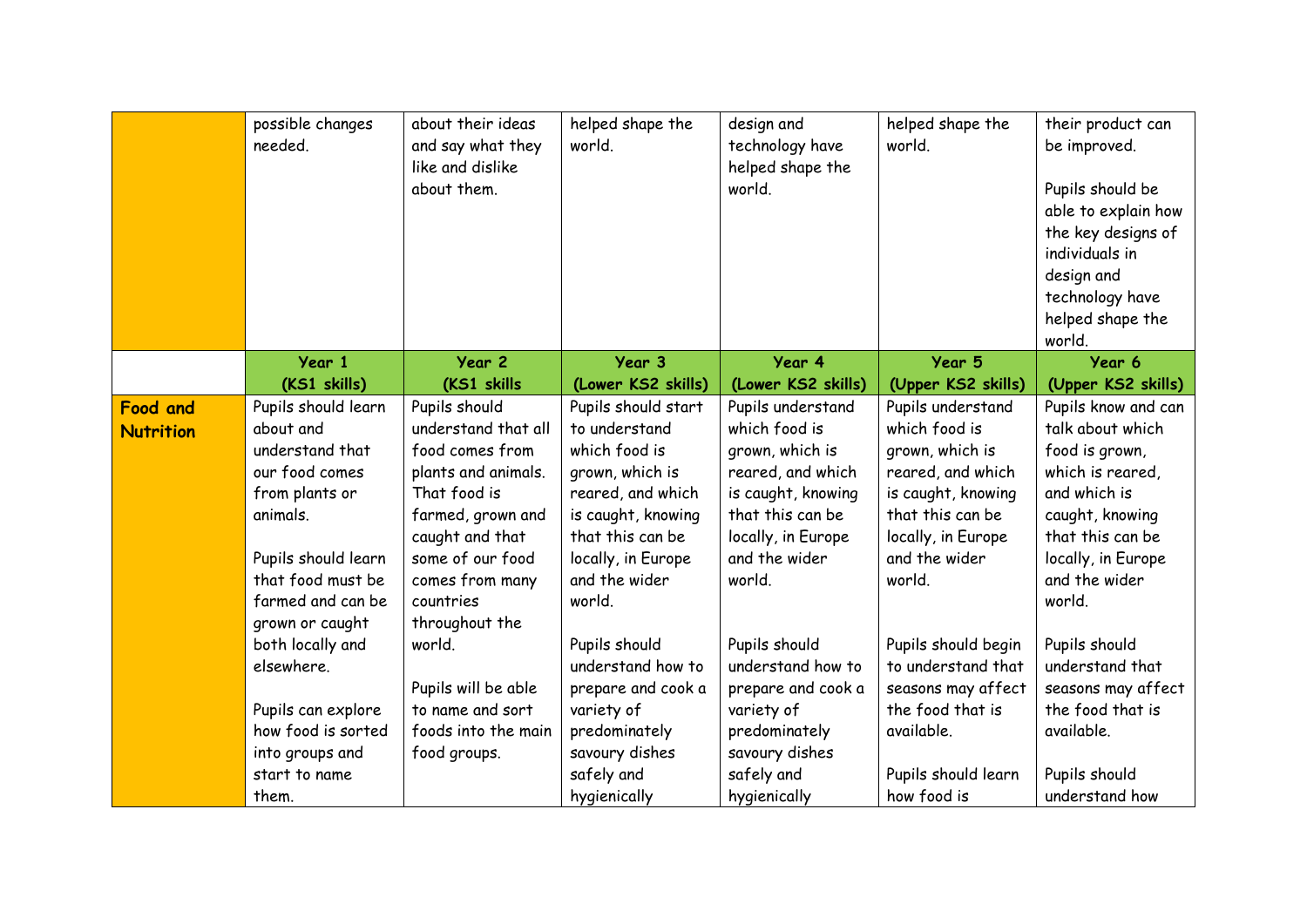| Pupils should begin  | Pupils should know   | including some      | including some      | processed into      | food is processed   |
|----------------------|----------------------|---------------------|---------------------|---------------------|---------------------|
| to understand that   | the importance of    | dishes using a heat | dishes using a heat | ingredients that    | into ingredients    |
| everyone should      | everyone eating a    | source.             | source.             | can be eaten or     | that can be eaten   |
| eat at least five    | variety of foods     |                     |                     | used in cooking.    | or used in cooking. |
| portions of fruit    | and at least five    | Pupils should now   | Pupils should now   |                     |                     |
| and vegetables       | portions of fruit    | begin to use a      | be confident to use | Pupils should be    | Pupils should be    |
| every day.           | and vegetables       | range of            | a range of          | able to prepare and | able to prepare and |
|                      | every day.           | techniques such as  | techniques such as  | cook a variety of   | cook a variety of   |
| Pupils should        |                      | peeling, chopping,  | peeling, chopping,  | predominately       | predominately       |
| experience           | Pupils should be     | slicing, grating,   | slicing, grating,   | savoury dishes      | savoury dishes      |
| preparing simple     | able to prepare      | mixing, spreading,  | mixing, spreading,  | safely and          | safely and          |
| dishes safely and    | simple dishes        | kneading and        | kneading and        | hygienically        | hygienically        |
| hygienically,        | safely and           | baking.             | baking.             | including some      | including some      |
| learning techniques  | hygienically and     |                     |                     | dishes using a heat | dishes using a heat |
| such as cutting,     | demonstrate          | Pupils should start | Pupils should know  | source.             | source.             |
| peeling and grating. | techniques such as   | to be aware that a  | that a healthy diet |                     |                     |
|                      | cutting, peeling and | healthy diet is     | is made up from a   |                     |                     |
|                      | grating.             | made up from a      | variety and balance | Pupils should know  | Pupils should know  |
|                      |                      | variety and balance | of different food   | which techniques    | which techniques    |
|                      |                      | of different food   | and drink.          | are needed when     | are needed when     |
|                      |                      | and drink.          |                     | preparing dishes    | preparing dishes    |
|                      |                      |                     |                     | and use them        | and use them        |
|                      |                      | Pupils should start | Pupils should know  | confidently.        | confidently.        |
|                      |                      | to learn about the  | about the           | Pupils should be    | Pupils should be    |
|                      |                      | importance of       | importance of       | able to use         | able to use         |
|                      |                      | being active and    | being active and    | appropriate         | appropriate         |
|                      |                      | healthy and learn   | healthy and learn   | kitchen equipment   | kitchen equipment   |
|                      |                      | that food and drink | that food and drink | safely.             | safely.             |
|                      |                      | are needed to       | are needed to       |                     |                     |
|                      |                      | provide the body    | provide the body    | Pupils should begin | Pupils should know  |
|                      |                      | with energy.        | with energy.        | to understand that  | that different      |
|                      |                      |                     |                     | different types of  | types of food and   |